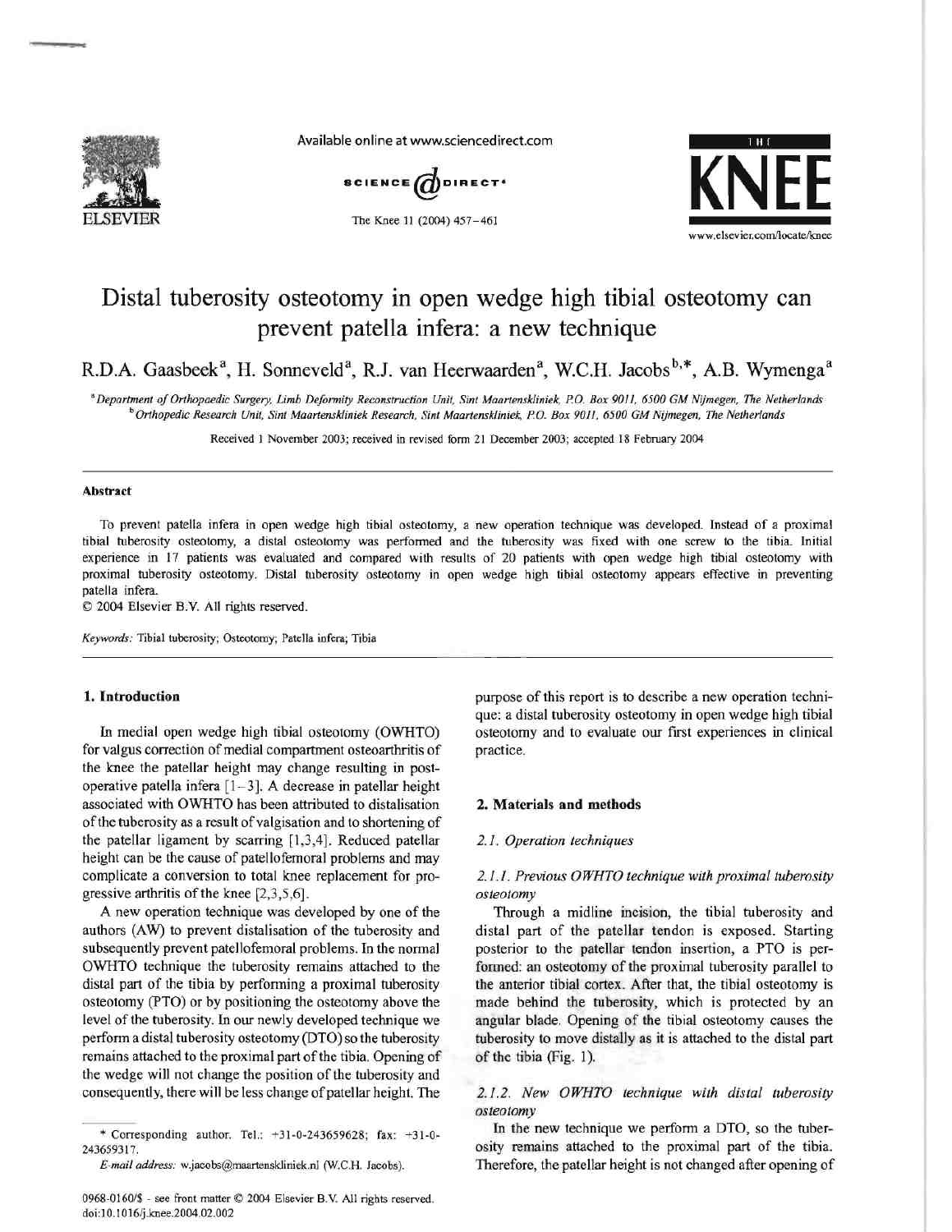458 *R.D.A. Gaasbeek* el *al.* / *The Knee* 11 *(2004) 457-461* 



Fig. 1. OWHTO with PTO, leading to lowering of the patella. (a) before opening of the wedge, AP-view; (b) after opening of the wedge, AP-view; (c) after opening, lateral view.

the tibial osteotomy (Fig. 2). In contrast to the previous technique, first, the tibial osteotomy is made leaving at least 1 cm thickness of the tuberosity. After that, osteotomy is performed posterior to the tuberosity. Starting from the tibial osteotomy the tuberosity is cut distally in the frontal plane directed towards the anterior tibial cortex. The length of the osteotomized tuberosity should be at least 2.5 cm for small valgus corrections. In larger corrections, the tuberosity length must be longer and should be planned to at least overlap the distal tibial part for 2.0 cm after the wedge is opened. After medial plate fixation of the tibial osteotomy, we fix the distal part of the tuberosity with a bicortical screw to the tibia. As a stable fixation is reached the postoperative rehabilitation protocol for the OWHTO needs no adjustments due to the new technique.

#### *2.2. Patient evaluation*

Between March 2001 and October 2002, 17 consecutive patients operated according to the new OWHTO technique with the DTO were included for the study. A historical control group was formed from all patients operated upon from June 2000. The only selection criterion was presence of a suitable pre-operative lateral radiograph in 30° of flexion. All patients in this group were operated according to the routine operation technique, with the PTO.

The tibial osteotomy was fixed by a Tomofix plate (Mathys Medical, Bettlach) after filling of the wedge with tri-calcium phosphate (ChronOS-Mathys Medical LId). The patients in both groups suffered from medial compartment osteoarthritis of the knee and were operated by two surgeons (AW and RVH). For details on the demographics age and sex see Tables I and 2.

Postoperative care consisted of knee flexion and extension exercises starting the day after the operation. For the first 6 weeks there was restricted weight bearing (10 kg) with two crutches and thrombosis prophylaxis with low molecular weight heparin. After 6 weeks full weight bearing was allowed.

For each patient, the patellar height was measured by the Caton (-Deschamps) index [7] (CI) on pre- and 6 weeks postoperative lateral radiographs at  $30^{\circ}$  of knee flexion. The CI, the ratio between the distance from the inferior tip of the patellar articulating surface and the antero-superior angle of the tibia and the patellar articular surface length (Fig. 3), decreases with patella baja and increases with patella alta.



Fig. 2. OWHTO with DTO, leaving the patellar beight unchanged. (a) before opening of the wedge, AP-view; (b) after opening of the wedge, AP-view; (c) after opening, lateral view.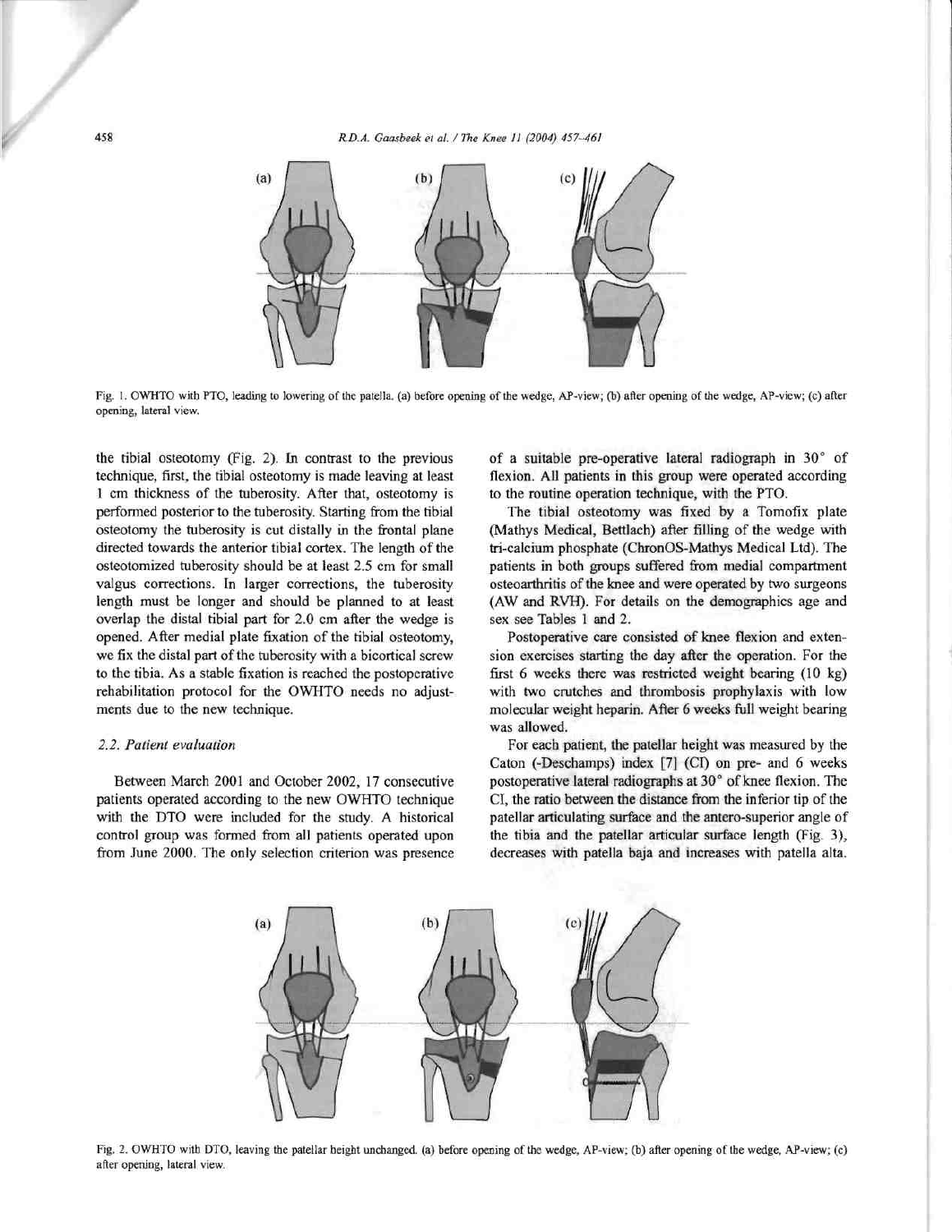| angle, pre- and postoperative Caton index (CI) and change of CI ( $\Delta$ -CI) |             |      |            |        |         |              |  |  |
|---------------------------------------------------------------------------------|-------------|------|------------|--------|---------|--------------|--|--|
| Nr                                                                              | Male/Female | Age  | Correction | Pre-CI | Post-CI | $\Delta$ -CI |  |  |
| 1                                                                               | m           | 41   | 9          | 0.78   | 0.82    | 0.03         |  |  |
| 2                                                                               | m           | 27   | 10         | 0.72   | 0.72    | 0.00         |  |  |
| 3                                                                               | m           | 51   | 15         | 0.74   | 0.68    | $-0.05$      |  |  |
| 4                                                                               | m           | 41   | 6          | 0.75   | 0.78    | 0.03         |  |  |
| 5                                                                               | m           | 42   | $\tau$     | 0.85   | 0.83    | $-0.03$      |  |  |
| 6                                                                               | m           | 46   | 10         | 0.97   | 0.87    | $-0.11$      |  |  |
| 7                                                                               | m           | 62   | 9          | 0.87   | 0.79    | 0.01         |  |  |
| 8                                                                               | ť           | 42   | 10         | 0.59   | 0.56    | $-0.03$      |  |  |
| 9                                                                               | m           | 59   | 10         | 1.00   | 0.97    | $-0.03$      |  |  |
| 10                                                                              | m           | 44   | 15         | 0.85   | 0.83    | $-0.02$      |  |  |
| 11                                                                              | m           | 64   | 13         | 0.79   | 0.76    | $-0.03$      |  |  |
| 12                                                                              | m           | 37   | 12         | 0.90   | 0.87    | $-0.03$      |  |  |
| 13                                                                              | f           | 53   | 14         | 0.67   | 0.64    | $-0.03$      |  |  |
| 14                                                                              | m           | 48   | $\tau$     | 0.73   | 0.73    | 0.00         |  |  |
| 15                                                                              | m           | 54   | 8          | 0.80   | 0.80    | 0.00         |  |  |
| 16                                                                              | m           | 61   | 10         | 0.94   | 0.91    | $-0.03$      |  |  |
| 17                                                                              | m           | 48   | $\tau$     | 0.74   | 0.74    | 0.00         |  |  |
| Mean                                                                            |             | 48   | 10         | 0.80   | 0.78    | $-0.02$      |  |  |
| (S.D.)                                                                          |             | (10) | (2.8)      | (0.11) | (0.10)  | (0.03)       |  |  |

The normal value of CI is 0.96 (S.D. 0.13) in males and 0.99 (S.D. 0.13) in females. The patella is considered low (patella baja) when CI<0.6 and high (patella alta) when  $CI > 1.3$  [2]. In the two groups, the pre-operative and post-operative CI was measured and compared using the paired *t-test* with *P<0.05* considered significant.

Table 2

Table 1

|                |  |  |  | Data of patients with OWHTO with proximal tuberosity osteotomy.            |
|----------------|--|--|--|----------------------------------------------------------------------------|
|                |  |  |  | Correction angle, pre- and postoperative Caton index (CI) and change of CI |
| $(\Delta$ -CI) |  |  |  |                                                                            |

| Nr     | Male/Female  | Age  | Correction     | Pre-CI | Post-CI | $\Delta$ -CI |
|--------|--------------|------|----------------|--------|---------|--------------|
| 18     | $\mathbf f$  | 23   | 5              | 1.14   | 1.06    | $-0.08$      |
| 19     | f            | 44   | 7              | 0.83   | 0.74    | $-0.09$      |
| 20     | $\mathbf f$  | 63   | 10             | 1.03   | 0.76    | $-0.26$      |
| 21     | m            | 29   | 8              | 0.71   | 0.58    | $-0.13$      |
| 22     | f            | 51   | $\overline{7}$ | 0.92   | 0.74    | $-0.18$      |
| 23     | m            | 52   | 7              | 0.92   | 0.79    | $-0.13$      |
| 24     | m            | 38   | 3              | 0.84   | 0.79    | $-0.05$      |
| 25     | $\mathbf{m}$ | 21   | 9              | 0.93   | 0.83    | $-0.11$      |
| 26     | f            | 59   | 5              | 0.97   | 0.86    | $-0.11$      |
| 27     | m            | 37   |                | 0.85   | 0.78    | $-0.08$      |
| 28     | m            | 33   | 8<br>9         | 0.93   | 0.84    | $-0.09$      |
| 29     | m            | 53   | 10             | 0.74   | 0.62    | $-0.12$      |
| 30     | m            | 43   | 8              | 0.68   | 0.51    | $-0.16$      |
| 31     | f            | 48   | 13             | 0.48   | 0.24    | $-0.23$      |
| 32     | m            | 26   | 6              | 1.03   | 0.97    | $-0.06$      |
| 33     | f            | 45   | 7              | 0.72   | 0.66    | $-0.06$      |
| 34     | m            | 50   | 14             | 0.86   | 0.71    | $-0.14$      |
| 35     | m            | 51   | 14             | 0.85   | 0.63    | $-0.23$      |
| 36     | m            | 32   | 12             | 0.95   | 0.82    | $-0.13$      |
| 37     | m            | 42   | 10             | 0.73   | 0.65    | $-0.08$      |
| Mean   |              | 42   | 8.6            | 0.86   | 0.73    | $-0.13$      |
| (S.D.) |              | (11) | (3.1)          | (0.15) | (0.17)  | (0.06)       |

# 3. **Results**

Tables 1 and 2 show the calculated pre- and postoperative Caton indices (CI) of the patients operated with the DTO and the PTO, respectively, together with the OWHTO correction angles.

In the DTO group (Table 1), the patella height was not essentially changed with a mean preoperative CI of 0.80 (range:  $0.59-1.00$ ) and a mean postoperative CI of  $0.78$ (range:  $0.56-0.97$ ). The tuberosity osteotomy was radiographically healed at 6 weeks postoperative in all but two patients. In one patient, the tuberosity was fractured during the tuberosity osteotomy due to a tibial osteotomy leaving less than 1 cm thickness of the tuberosity. In another patient the tuberosity fixation screw was positioned too proximal and slightly upward ending posteriorly in the opened wedge. At 6 weeks no consolidation was found and the screw was repositioned more distally with uneventful bone bealing in 6 weeks. In none of the patients a secondary displacement of tbe tuberosity or the proximal tibia was found after the start of full weight bearing.



Fig. 3. Calculation of the Caton (-Deschamps) Index (CI index). PA is the length of the articular surface of the patella; AT is the distance from the inferior tip of the patellar articulating surface to the antero-superior aspect of the tibia. The CI Index is calculated as the ratio AT/PA.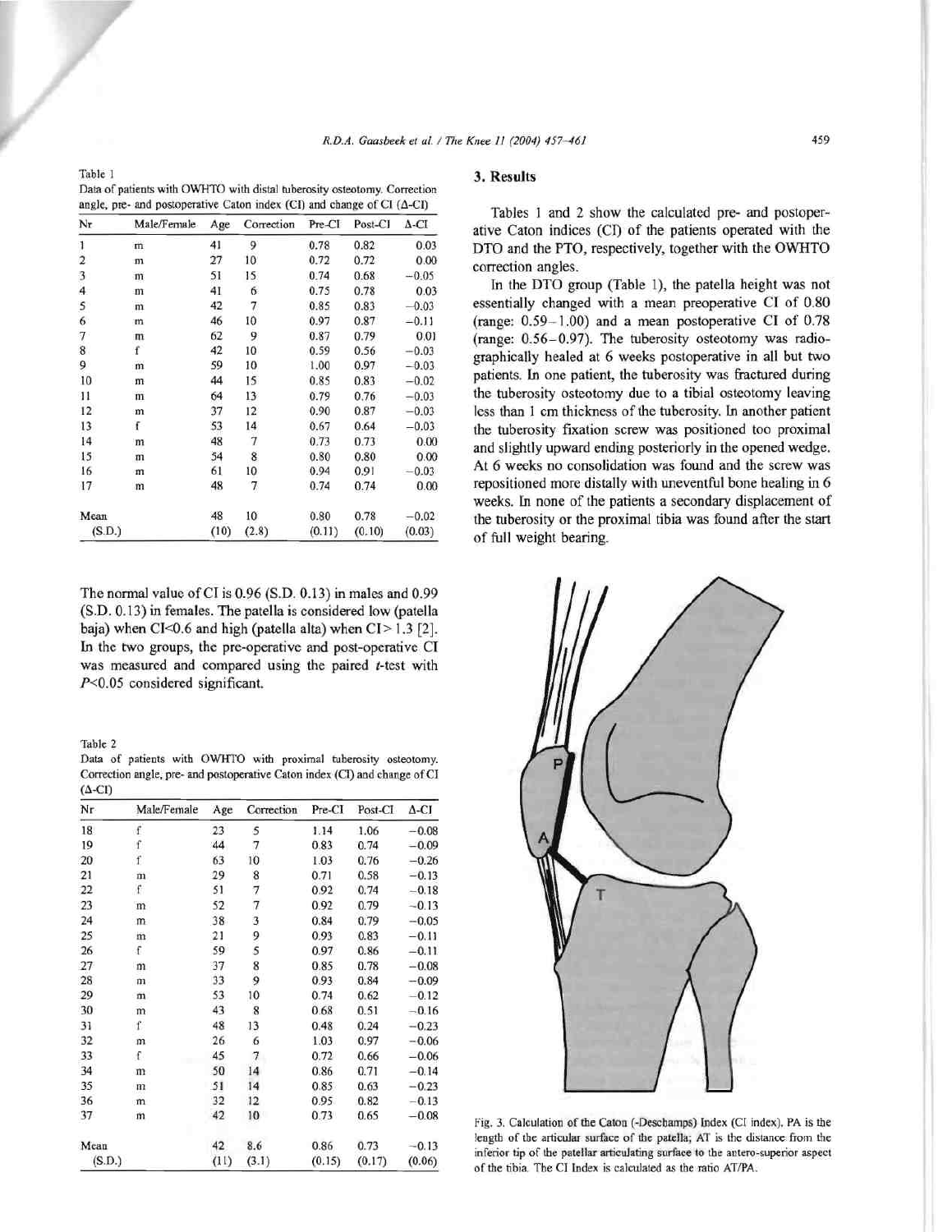460 *R.D.A. Gaasbeek el al.* / *The Knee* IJ *(2004) 457-461* 



Fig. 4. The relation between change of Caton index ( $\Delta$ -CI) and correction angles in PTO and DTO, showing a decrease in CI at higher correction angles in the PTO group.

In the PTO group (Table 2), the patella height decreased significantly ( $P<0.001$ ) with a mean preoperative CI of  $0.86$ (range: 0.48-1.14) and a mean postoperative CI of 0.73 (range: 0.24 - 1.06). Bone healing of the tuberosity osteotomy was uneventful and complete at 6 weeks follow-up in all patients.

In Fig. 4 the relation between the angle of correction of the OWHTO and the difference between pre- and postoperative CI  $(Δ-CI)$  for both groups is displayed. The mean correction angle was slightly larger in the DTO group as compared to the PTO group  $(10 \text{ vs. } 8.6^{\circ})$ . In the PTO group, correction angle and patellar height were found to be related: the larger the correction angle of the OWHTO the lower the postoperative patellar height resulting in an increase of  $\Delta$ -CI with increasing correction angles (Fig. 4).

#### 4. Discussion

Open wedge high tibial osteotomy in medial osteoarthritis of the knee has gained a lot of popularity in recent years. However, the traditional open wedge technique results in a decrease of patellar height, which may lead to patella infera [2-4]. Patella infera following OWHTO causes anterior knee pain, patellar locking, crepitus and limitation of knee motion. Eventually, the altered patellofemoral congruency and contact stress can lead to patellofemoral osteoarthritis [8]. The new distal tuberosity osteotomy technique described in this paper addresses this problem. In addition, specific difficulties with conversion of failed HTO with patella infera to total knee arthroplasty [3,5,6] can be prevented.

Decrease of patellar height following OWHTO is mainly caused by the distalisation of the tuberosity when a PTO is used or the tibial osteotomy is made proximal to the tibial tuberosity. In those situations a decrease of patellar height is inevitable as was already shown by GoutalIier [8] in a mathematical model. Opening of the osteotomy causes distalisation and lateralisation of the tuberosity and the patella. With the OWHTO technique with a DTO, the tibial tuberosity remains attached to the proximal tibia and opening the osteotomy will leave patellar height unchanged. Hernigou [4] uses another strategy to avoid patellar height decrease after OWHTO: positioning of a cement wedge between the posterior tibial cortices and no wedge anteriorly which results in almost no elevation of the anterior margin of the osteotomy. However, this technique can lead to unwanted additional tibial slope correction, especially in large valgus corrections.

The decrease of patellar height can also be the result of shortening of the patellar ligament by scarring with adherence of the patellar tendon to the tibia proximal of the tuberosity insertion [1,3,4]. Methods used to avoid scarring of the patellar ligament inc1ude meticulous surgical techniques avoiding large postoperative haematoma's, antiinflammatory medication [9], continuous passive motion with flexion-extension exercises preventing immobilization [4], and daily manual patella mobilization exercises [3]. Small decreases of the Caton index in the DTO group in individual patients were within the measurement error and not related to the amount of OWHTO-correction. This might also be attributed to scarring of the patellar tendon, despite the immediate postoperative movement protocol that was used.